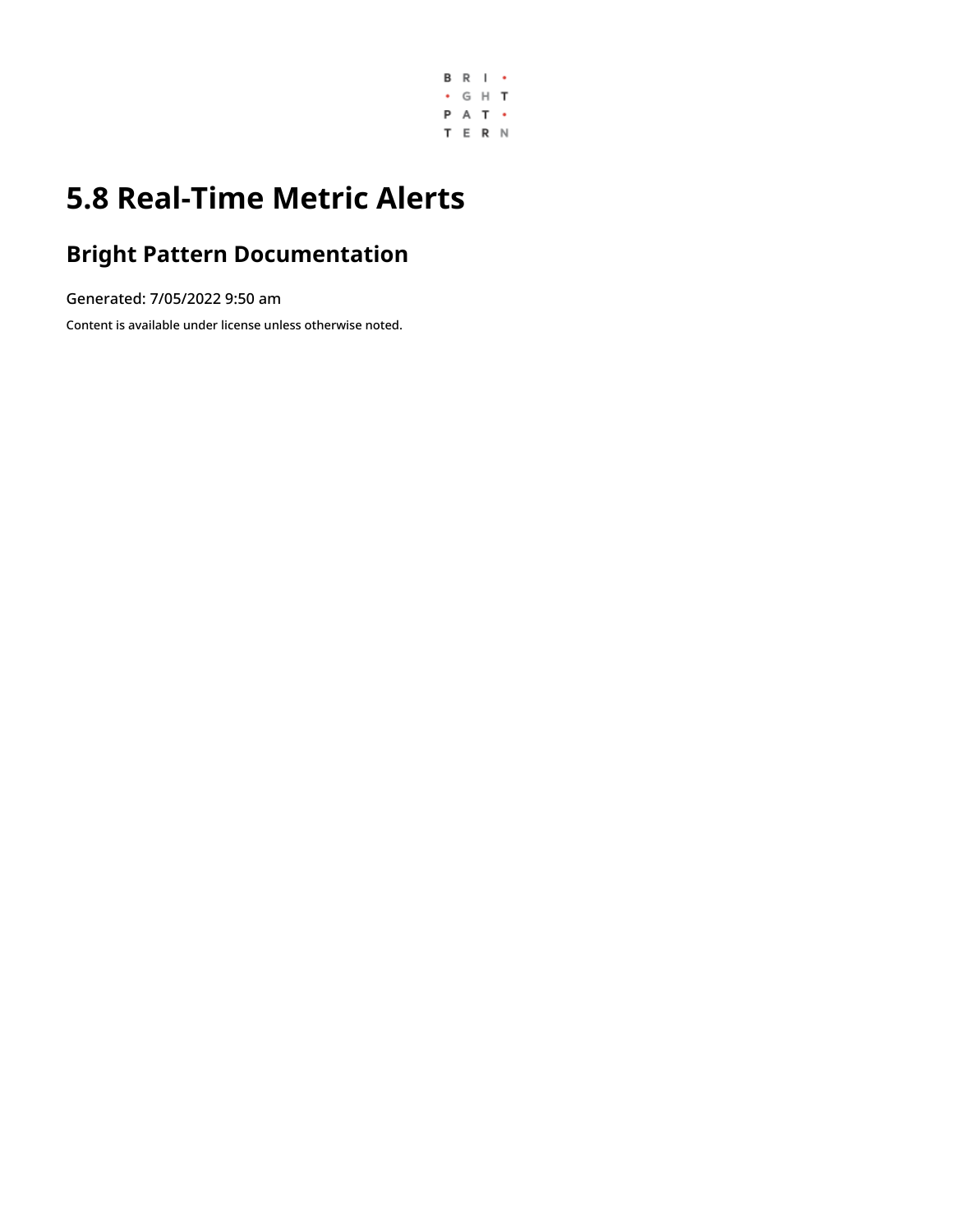#### **Table of Contents**

<span id="page-1-0"></span>

| <b>Table of Contents</b>                   |  |
|--------------------------------------------|--|
| <b>Customizing Real-Time Metric Alerts</b> |  |
| How to Set Threshold Values                |  |
| <b>Changing Alert Colors</b>               |  |
| How to Set System-Wide Thresholds          |  |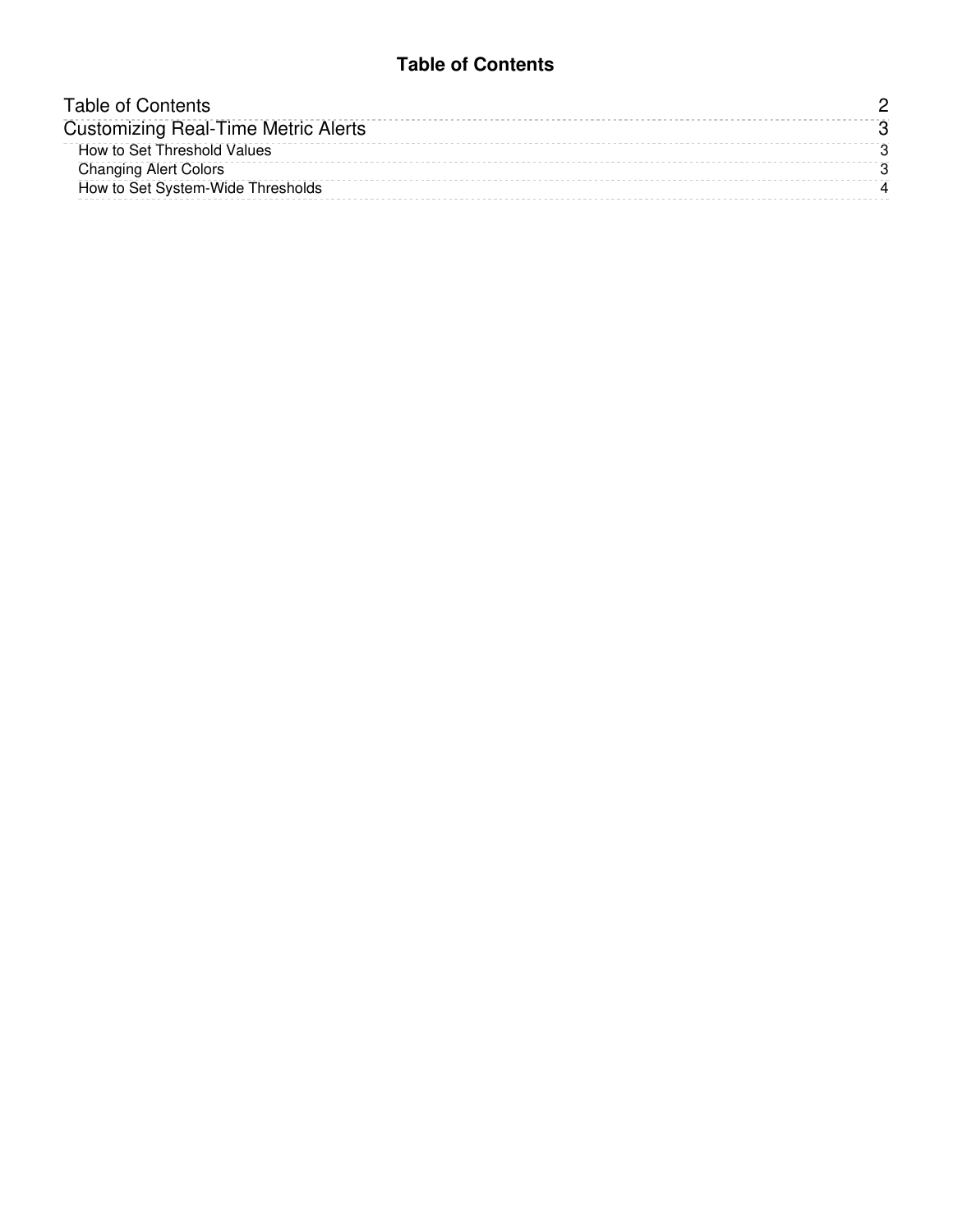# <span id="page-2-0"></span>**Customizing Real-Time Metric Alerts**

You can set thresholds for some of the service, campaign, and agent metrics and be visually alerted whenever the current values of the corresponding metrics reach those thresholds.

### <span id="page-2-1"></span>**How to Set Threshold Values**

- 1. Click the **Settings** in the upper right corner of the Agent Desktop.
- 2. Select **Alert Configuration** from the drop-down menu.
- 3. Click in the area adjacent to the name of the statistic for which you would like to set or change the threshold and select the **Custom** box.
- 4. Enter the desired threshold value.
- 5. Click **Apply**.

| <b>Alert Configuration</b>    |              |                     |                  |                | X |
|-------------------------------|--------------|---------------------|------------------|----------------|---|
|                               | Custom       | <b>Notification</b> | <b>Threshold</b> | Color          |   |
| <b>Services and Campaigns</b> |              |                     |                  |                |   |
| IN Max Wait                   | $\checkmark$ | $\geq$              | ۷.               | 3:00           |   |
| IN Svc Level %                |              |                     | auto             | 70             |   |
| Logged In                     |              |                     | $\leq 1$         | 1              |   |
| <b>OUT Unattended %</b>       |              |                     | > 2              | $\overline{2}$ |   |
| Dialable                      |              |                     | < 1000           | 1000           |   |
| Ready                         |              |                     | $<$ 3            | 3              |   |
| <b>Agents</b>                 |              |                     |                  |                |   |
| <b>Talk</b>                   |              |                     | >15:00           | 15:00          |   |
| Sentiment                     |              |                     | $\leq 0$         | ⊕              |   |
| Wrap Up Time                  |              |                     | > 3:00           | 3:00           |   |
| Hold                          |              |                     | > 2:00           | 2:00           |   |
| Occupancy                     |              |                     | < 70             | 70             |   |
| Set as System Default         |              | <b>Apply</b>        | Cancel           |                |   |

Alert configuration

### <span id="page-2-2"></span>**Changing Alert Colors**

You can customize the color of the text and background of alerts. Do do this, follow these steps:

- 1. Click the **Settings** in the upper right corner of the Agent Desktop.
- 2. Select **Alert Configuration** from the drop-down menu.
- 3. Click in the area adjacent to name of the statistic that you would like to change the color of and select the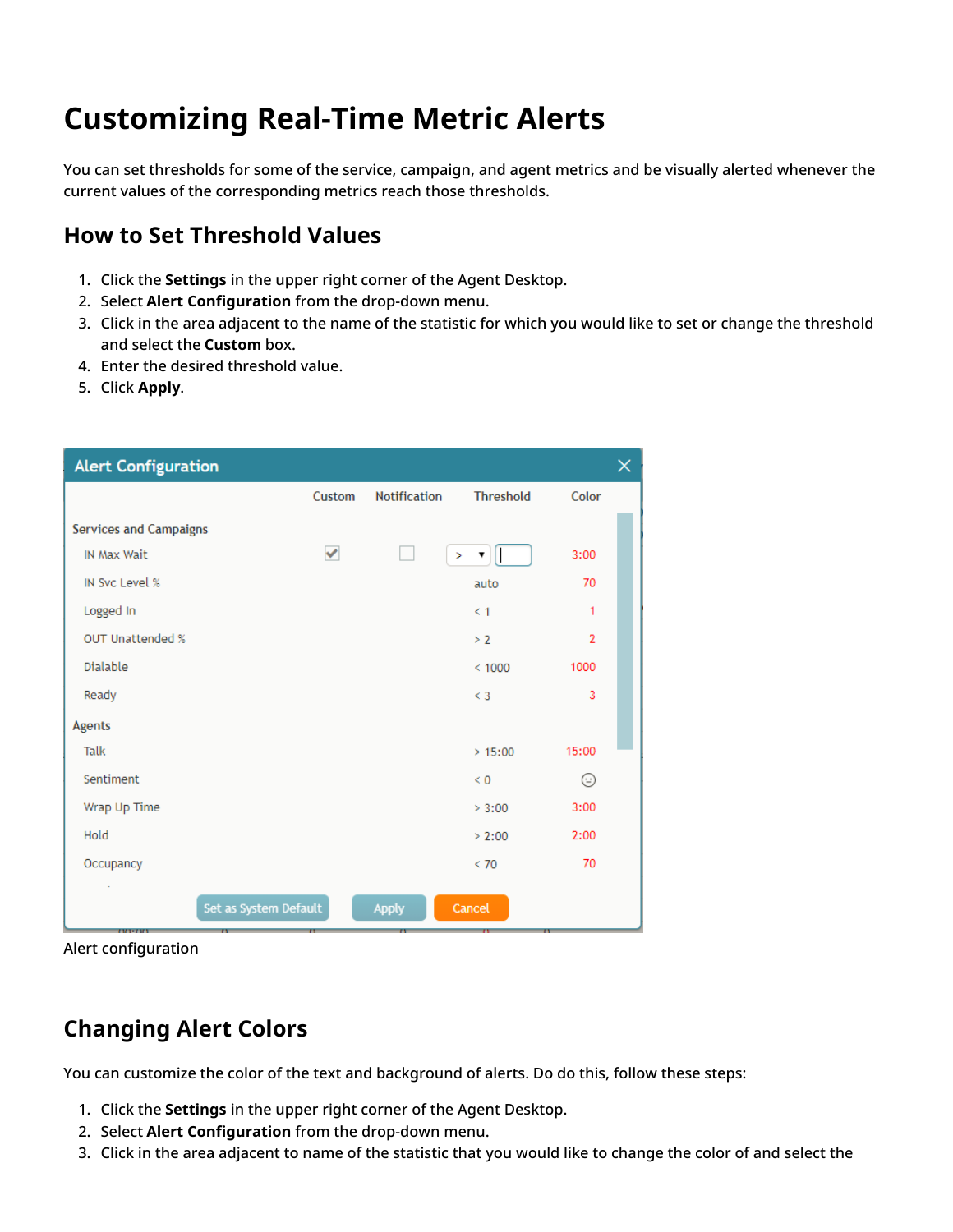**Custom** box.

- 4. From here, click the **Color** field to access *Alert Colors*.
- 5. Select the color of the text or the background (or both) as it shall appear when the actual metric value reaches the specified threshold, and click **OK**.
- 6. Back in Alert Configuration, click **Apply**.



Customize alert colors

### <span id="page-3-0"></span>**How to Set System-Wide Thresholds**

Depending on your privileges, you may be able to make the thresholds that you define available system-wide (i.e., to all other supervisors in your contact center). Note that they may still be able to customize these thresholds for their own desktops. To apply your thresholds system-wide, follow these steps:

- 1. Click the **Settings** in the upper right corner of the Agent Desktop.
- 2. Select **Alert Configuration** from the drop-down menu.
- 3. Click in the area adjacent to the name of the statistic for which you would like to set or change the threshold and select the **Custom** box.
- 4. Enter the desired threshold value.
- 5. Click the **Set as System Default** button.